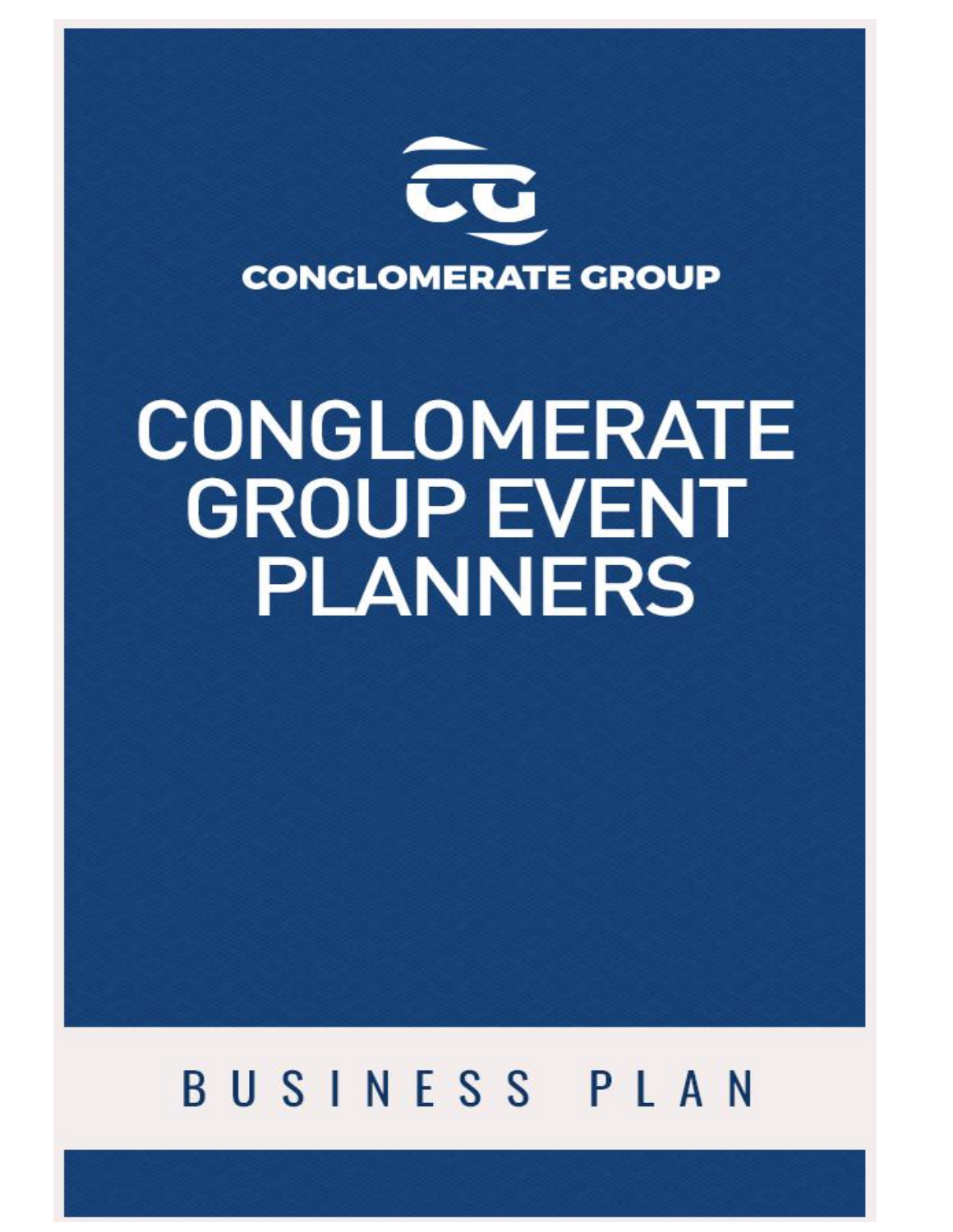# **CONTENTS**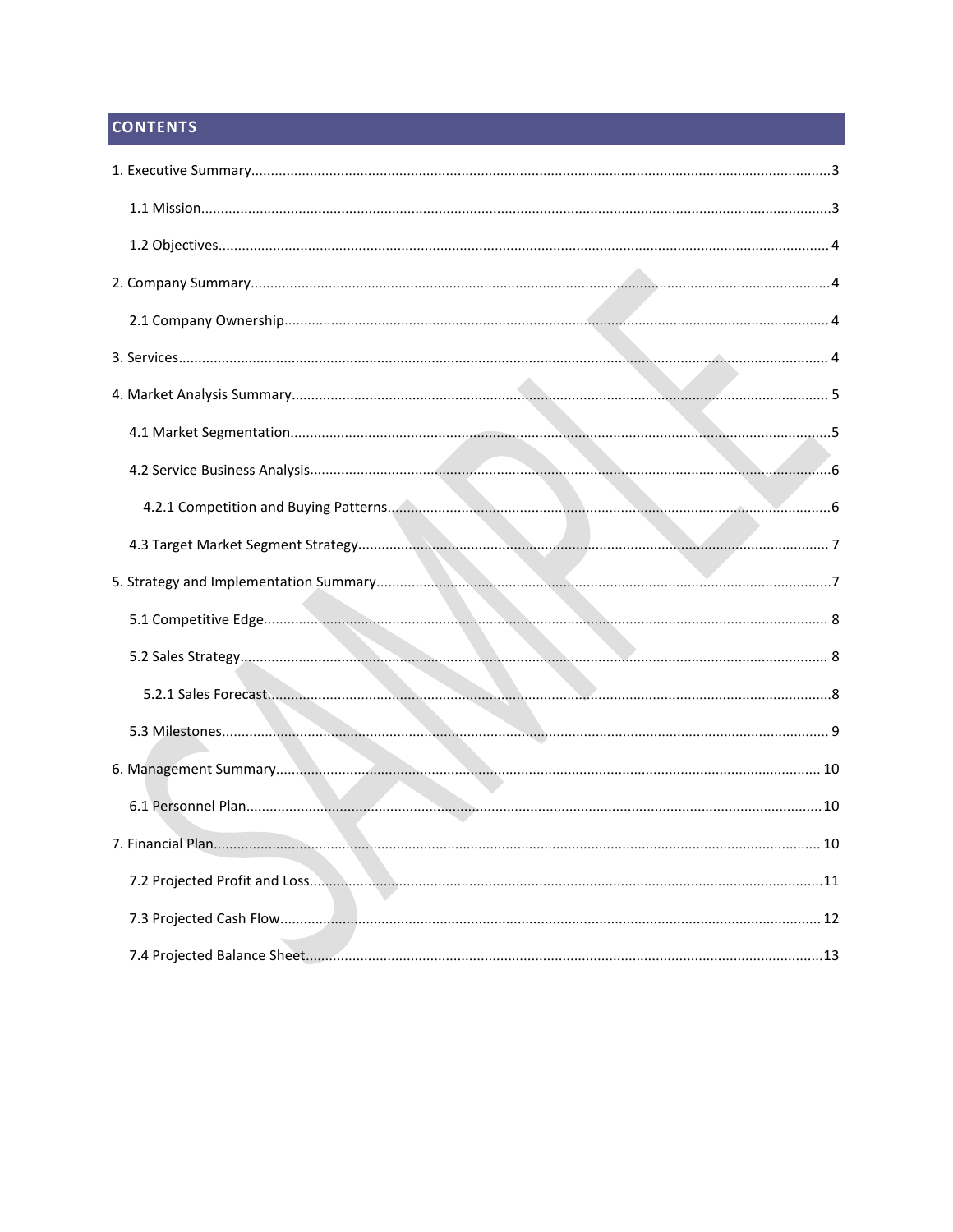#### <span id="page-2-0"></span>**1. EXECUTIVE SUMMARY**

At Conglomerate Group we specialize in event planning for corporate clients. Our suite of services includes leadership training and teamwork development programs which are designed to introduce a diverse array of skills among employees. The planning and hosting of these events will be provided by Conglomerate Group in collaboration with their strategic business partners.

In house training programs are no longer a possibility for larger companies due to lack of resources. This opens up a market ripe for corporate planning which is both steady and profitable if utilized properly. Companies which have the foresight to recognize the importance of trained human resources will always invest in their own workforce for higher bottom lines.

These companies will be a source of revenue stream for Conglomerate Group. Companies which want to broadcast their product launches to their audience will need professionals to handle these events. An efficient way to broadcast product launches are corporate planning services, a thriving market that largely remains unaffected by economic downturns. Thanks in part to the fact that companies will always require professional event planners to organize product launches.

The projected growth rate for Conglomerate Group is over 100% during their third year of business and will have profits above 11% during that time. Conglomerate Group will employ around 3 experts after they experience monetary growth within the first few years.



#### 1.1 MISSION

At Conglomerate Group we plan to provide corporate clients with the highest quality of event planning services. Our goal is to attract a large number of clients and maintain those we already have. This serves as the company's motto, a testament to exceed customer expectations.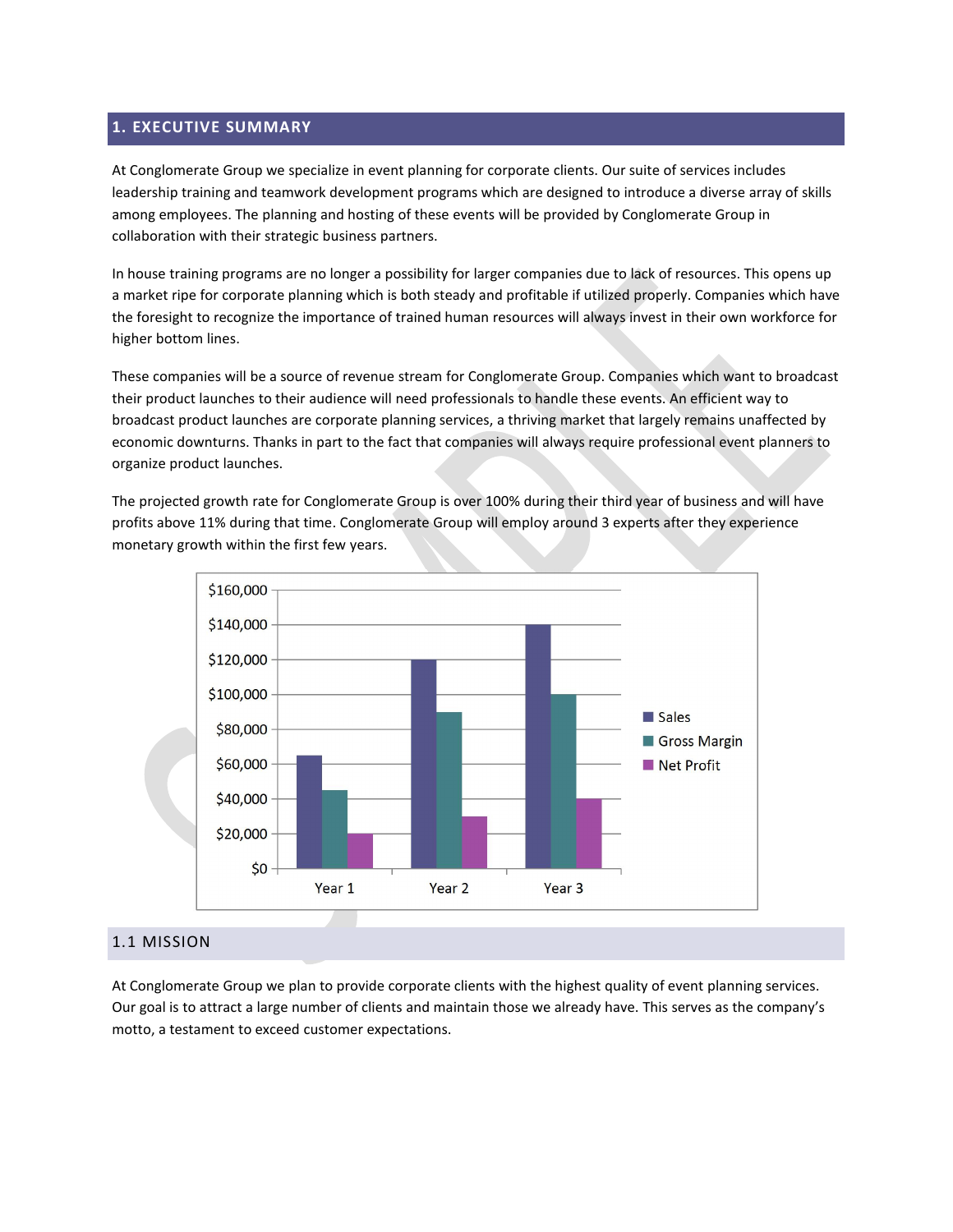#### <span id="page-3-0"></span>1.2 OBJECTIVES

The basic outline for the goals of Conglomerate Group during their first three years of operation includes:

- Creating service based company whose goal is to exceed customer's expectation in terms of both quality and meeting deadlines.
- Serving the top tier companies, particularly those which have been listed under Forbes' global 2000.
- Increasing the number of clients by over 50% after the first year of service.
- Streamlining our streams of revenue by offering a broad range of services related to event planning.

#### **2. COMPANY SUMMARY**

Conglomerate Group's main headquarters will be located in New York City, a thriving market for companies which will be attracted into doing business with us. Among the suite of services that Conglomerate Group specializes include training retreats, product launch events and team building skill seminars.

Current outlook for the market looks very promising and profits can be made within six months of operation and will only continue to improve from there.

#### 2.1 COMPANY OWNERSHIP

Conglomerate Group will initially start out as a sole proprietorship, ownership will lay exclusively with James Willington during the first few years of operation after which we will assume the corporate structure. Stocks will be made available to public in year 3 once a surge of profits enters into the mix.

#### **3. SERVICES**

The primary source of revenue for Conglomerate Group will be corporate retreats and product launches. This section will explore these two options in more detail.

 **Corporate retreats –** The primary function of these events is to facilitate two main reasons. The most important being leadership training programs while the secondary source being teamwork skills where employees will be trained to in corporate environments. Conglomerate Group will not only plan these retreats but also host them as well through collaboration with their strategic business partners.

While Conglomerate Group primarily focuses on corporate retreats, they have the requisite skill set needed to facilitate event hosting should customers feel inclined to use them. Event hosting will still be a team effort since the primary focus of Conglomerate Group is to offer corporate services to clients.

 **Product launches –** These are events where the corporation announces launch of their new product to people outside of their ecosystem. The purpose of this event is to maximize visibility and increase sales.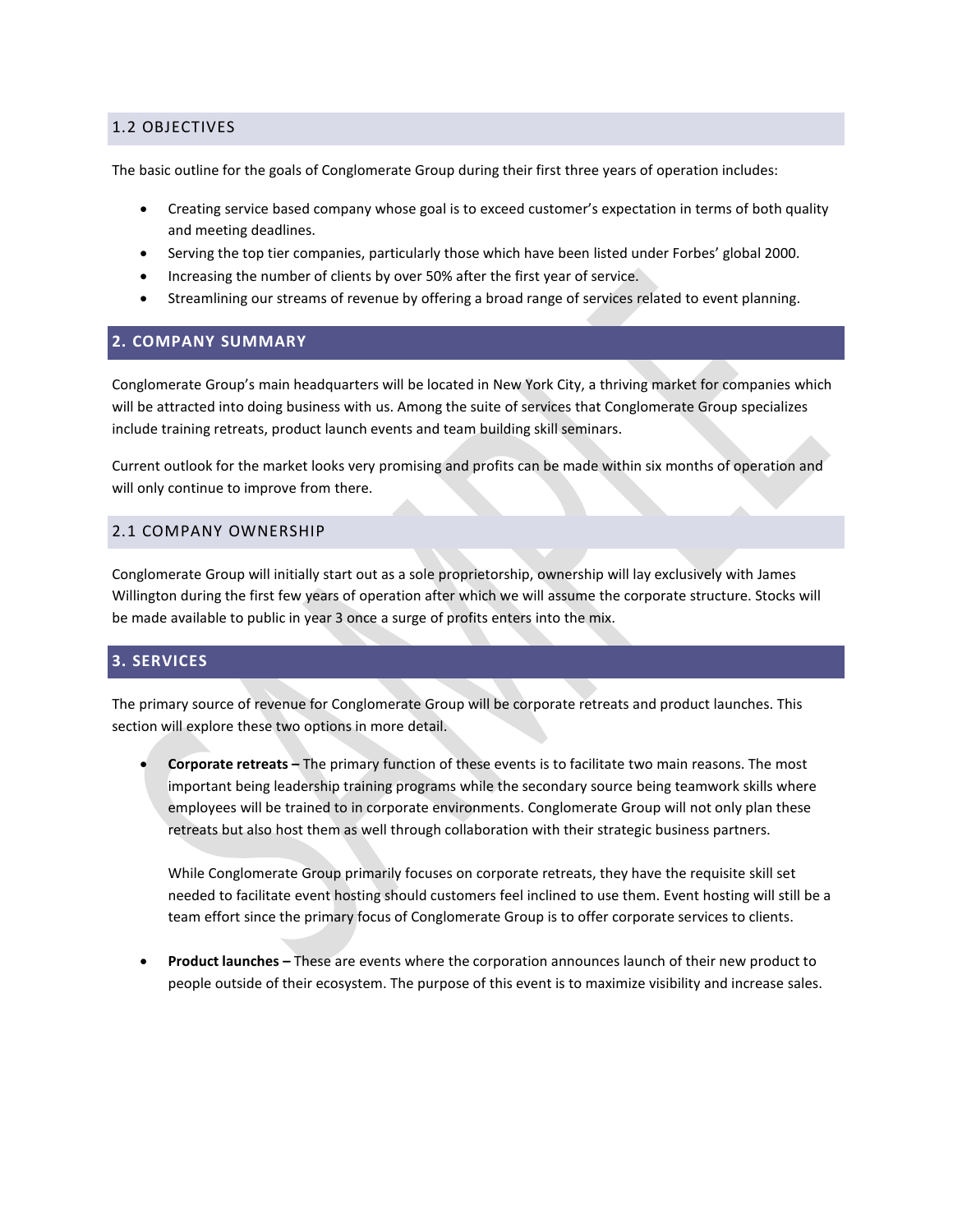#### <span id="page-4-0"></span>**4. MARKET ANALYSIS SUMMARY**

Conglomerate Group will service corporate clientele for their event planning needs. The two primary niches are leadership development programs and teamwork skills. Due to recent economic downturns, many companies are left with no choice other than to dissolve their in-house solutions and are making do with outside event planners. This represents a market ripe for the taking. The reason why event planning isn't affected by economic recessions is because there will always be a demand for highly skilled human capital, and companies which know the importance of it will always find a way to invest in human resources. Leadership programs and developing teamwork is the key to growth for every company.

Although these corporate events are slightly higher up front, they pay good returns in the long run. Conglomerate Group plans to increase their market share through aggressive growth strategies such as acquisitions of rivals and hiring expert.

Additionally Conglomerate Group will also host product launches and plan them throughout all stages of development. Product launches are an integral component of every new product's lifecycle, and companies which miss out on these will experience a decline in sales revenue. Our clients will primarily be companies that want to spread awareness for their products.

#### 4.1 MARKET SEGMENTATION

Conglomerate Group specializes in B2B markets, specifically corporate clientele. As such, we will not be targeting individual businessmen, which is a completely separate niche that Conglomerate Group doesn't specialize in.

Corporate entities are clients who contact Conglomerate Group to plan and host an event for their retreat programs. Our impressive line of clientele continues to increase because we pay particular attention to the following areas:

- Planning cost effective and high quality events for clientele. This is because Conglomerate Group has acquired expertise in planning events and has formed strategic business partnership with event hosts.
- Corporate retreats impart high quality knowledge among employees, they leave enlightened and have a higher sense of responsibility to their parent company.

These services will be typically utilized by large corporations. We define large corporations as entities that have more than 60 employees working for them. While smaller companies can still benefit from our highly exclusive services, it is the larger sized companies which tend to have the necessary budget for this activity.

Product launches tend to be slightly less cumbersome and capital intensive than corporate retreats, as such, we will be targeting companies of all sizes for product launches. For all intents and purposes, the term 'product' also includes service based companies who want to announce a new service.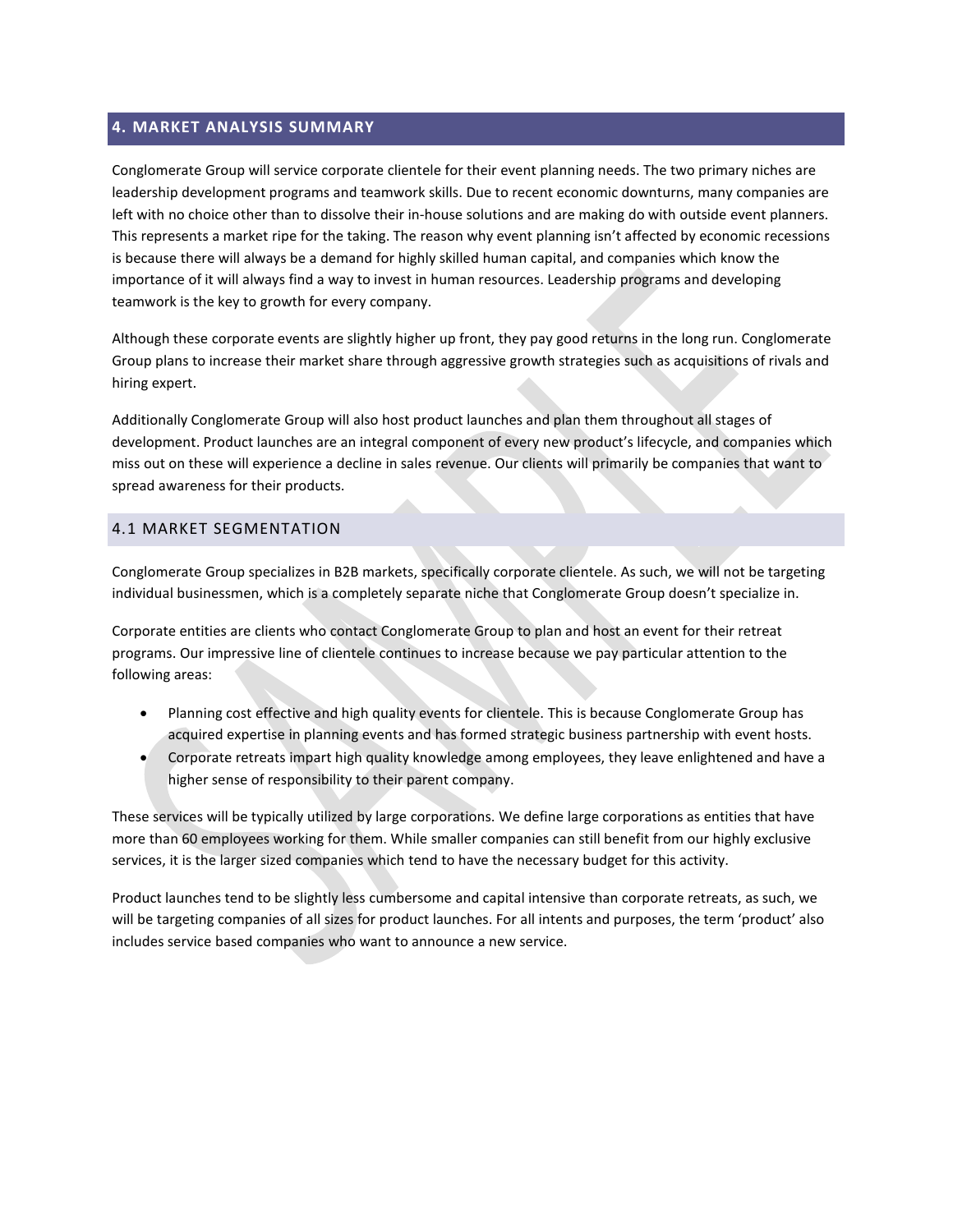<span id="page-5-0"></span>![](_page_5_Figure_0.jpeg)

| <b>Market Analysis</b>     |        |        |        |        |             |  |  |
|----------------------------|--------|--------|--------|--------|-------------|--|--|
|                            |        | Year 1 | Year 2 | Year 3 |             |  |  |
| <b>Potential Customers</b> | Growth |        |        |        | <b>CAGR</b> |  |  |
| Large companies            | 10%    | 1,643  | 1,234  | 1,493  | 10.01%      |  |  |
| <b>SMEs</b>                | 9%     | 1,912  | 2,054  | 2,100  | 8.89%       |  |  |
| Other                      | 0%     | 0%     | 0%     | 0%     | 0%          |  |  |
| <b>Total</b>               | 11.01% | 3,555  | 3,288  | 3,593  | 11.01%      |  |  |

#### 4.2 SERVICE BUSINESS ANALYSIS

We realize that event planning is a fiercely competitive arena. There are thousands of companies offering event planning services, but what sets us apart from the rest is that we do not specialize in social events. Relatively fewer companies have expertise in the complex niche that is corporate event planning.

You will find very few companies online or in the Yellow Pages who are offering corporate type events. We believe that the recent corporate downsizing coupled with lack of competition from other companies paints a very favorable picture for Conglomerate Group's event planning business.

#### 4.2.1 COMPETITION AND BUYING PATTERNS

We currently identify 6 other companies that offer event planning services to large corporations. What they offer are significantly different than our suite of services, in that, their events are general in scope and tend to include parties where employees are rewarded for good performance, or events meant to increase the social presence of the company. Companies that do offer corporate training programs, do not have a separate department which specializes in planning of the event, an edge that Conglomerate Group currently has over the competition.

Companies that specialize in product launches are extremely limited in number and aren't typically found in New York City, this represents a world of opportunity for Conglomerate Group to seize this niche and generate a large stream of revenue from it.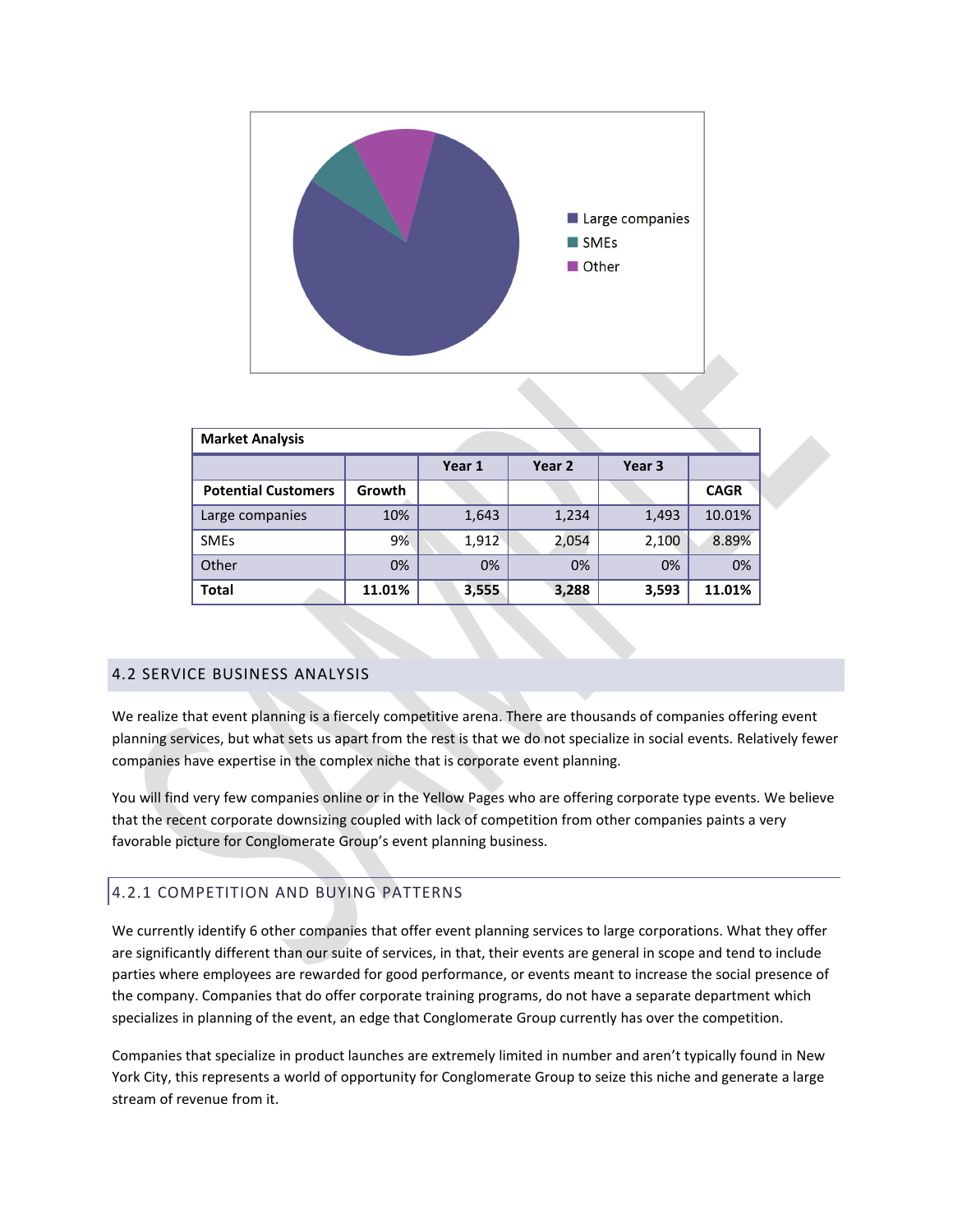<span id="page-6-0"></span>During good economic times, larger corporations used to have their own in-house departments for corporate training events, but due to economic downturns, these departments are slowly being phased out. Like we previously mentioned, this represents a vast number of opportunities to Conglomerate Group.

#### 4.3 TARGET MARKET SEGMENT STRATEGY

Conglomerate Group is currently offering their corporate retreat event planning services to large companies. This is because they tend to have larger budgets and realize the importance of corporate retreats. We have found that large corporations routinely try to increase and revamp the skill set of their employees, and because they do not have access to an in-house team, they resort to outsourcing them. The training typically involves leadership and teamwork skills.

It is cost effective for these corporations to have these programs outsourced by experts from Conglomerate Group. Their main advantage is that they only have to invest in training seminars when it is needed instead of paying out the cost of having a fully trained, in-house employee when they don't need one throughout the year.

When it comes to product and service releases, Conglomerate Group believes that there is a large market for both SMEs and big corporations. Companies, irrespective of their size, don't release product throughout the year, as such they simply do not have the need for a full time planner on their staff. It makes sense therefore, for them to hire a third party to do the event planning and hosting service for them. This will reflect better on their bottom line and make the event more efficient in terms of quality.

#### **5. STRATEGY AND IMPLEMENTATION SUMMARY**

The market strategy for Conglomerate Group is to focus exclusively on the quality of their service, since we are a new company, it is vital for us to maintain high quality of service throughout all events and grow our list of clientele. This requires us to concentrate on the specifics that the client has demanded of us. With the passage of time Conglomerate Group will become more efficient at servicing large corporations.

Conglomerate Group will increase their online visibility by building a website, maintaining social networks, establishing contact with the local Chamber of Commerce and regularly participating in trade shows to meet up with industry veterans. The website will contain an 'about us' section which will contain the details of our founder James Willington and his impressive list of accomplishments. This will be used to attract possible clientele.

A separate blog section in the website will fully detail how companies will save costs and increase the skill levels of their employees, an advantage which will pan out in the long run.

A major component of our strategy will be to actively participate in the local Chambers of Commerce in New York City. It stands to reason that many potential businesses interact with the Chamber of Commerce in one way or another.

Last but not the least, Conglomerate Group will be very active in trade shows for most industries. Setting up booths to advertise to potential clients is a sure-fire way to establish new relationships with clients who may not be easily approachable.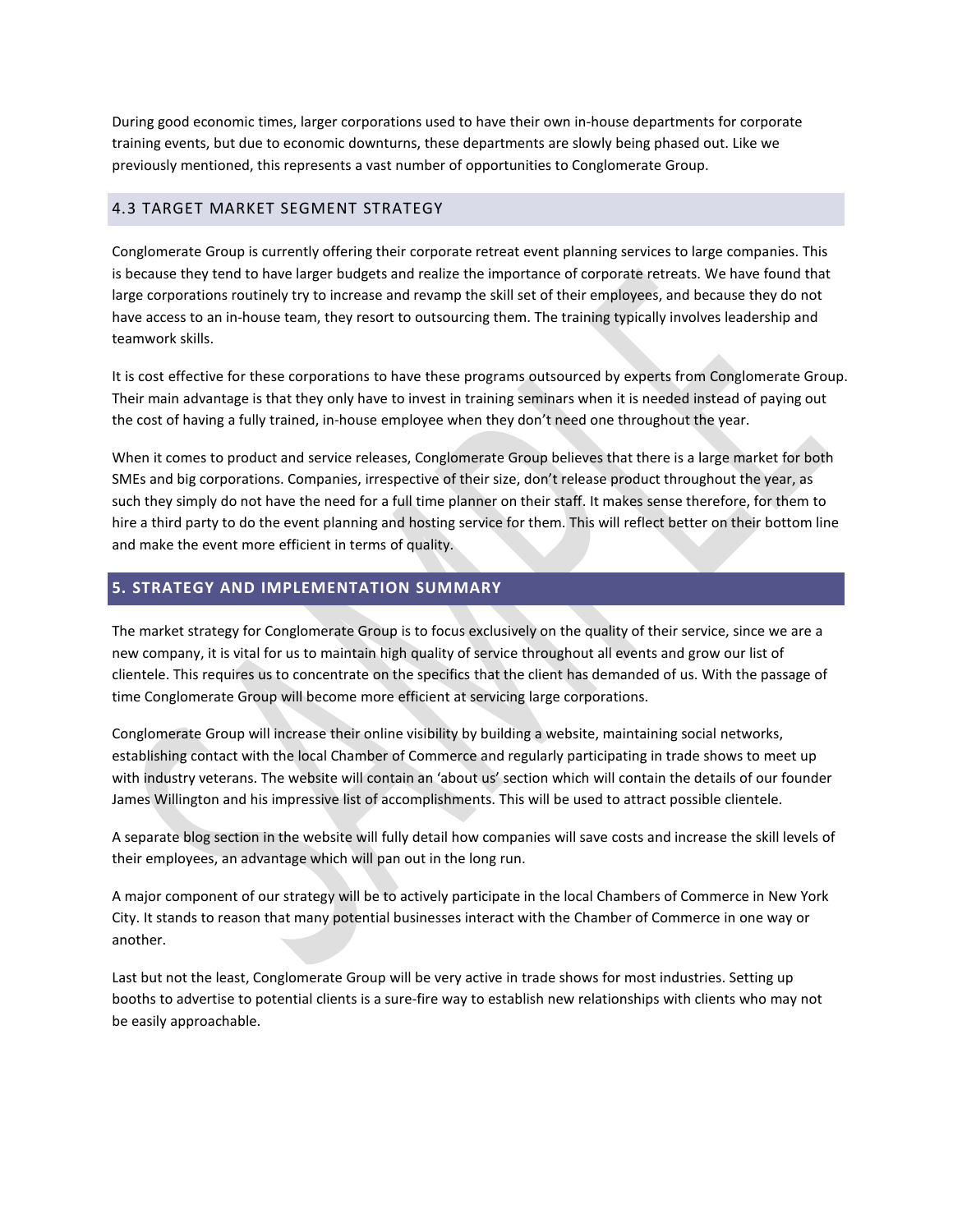#### <span id="page-7-0"></span>5.1 COMPETITIVE EDGE

The competitive edge for Conglomerate Group is based on two main factors, expertise in event planning and maintaining strategic relationships. Although Conglomerate Group will be specializing in corporate planning, they will also utilize the event hosting abilities of their strategic business partners. This two pronged approach to corporate events will definitely give Conglomerate Group the competitive edge in a market which is ripe for the taking, given the lack of competition in the area.

In addition, James is a renowned name in the world of event planning, having served both the corporate and social sectors, his name carries immense weight in its own right and is guaranteed to attract potential clients. At present, Conglomerate Group only offers a few services to the corporate sector, but this is because each of these services are highly exclusive, tailor made and guaranteed to be the best in the business. It allows us to not only improve upon our skills but further refine the quality of these events.

We take pride in the fact that Conglomerate Group has established alliances with strategic business partners who will help the company make up for the services that they cannot immediately provide, case-in-point, event hosting. While we do have some level of expertise in event hosting, the primary bulk of this work load will fall on our business partners, but the services will still be disseminated under the Conglomerate Group banner.

To summarize, it is common sense to utilize the event hosting services of a third party than to try becoming proficient in them, allowing Conglomerate Group to focus on the planning side of things instead.

#### 5.2 SALES STRATEGY

The first month of operation will be used to set up our offices. Having formed strong relationships after working as a consultant for corporations, James can use those linksto build his first network of clientele. Once these clients have been served and satisfied, the network of relationships will begin to grow, particularly because of his links with the Chambers of Commerce, Trade Shows and a search engine optimized website.

The high level of service - which justifies the prices it charges - will be used to attract prospective clients. The costs they will be saving in the long run, should they utilize our services. The website will be used to showcase a list of satisfied clients along with their respective, authentic testimonials.

Contact details of James and his team will be provided so that prospective clients can reach out to Conglomerate Group. We believe that it is important to open up as many lines of communication as possible to maximize leads and convert them to sales.

#### 5.2.1 SALES FORECAST

Since the first month will be used to set up office, it is unlikely that there will be any sales for the first three months. The first two months will be used to not only set up our headquarters but also develop systems to provide effective event planning services in the future. Once an authentic template has been set up, Conglomerate Group should be able to receive requests for their services more easily.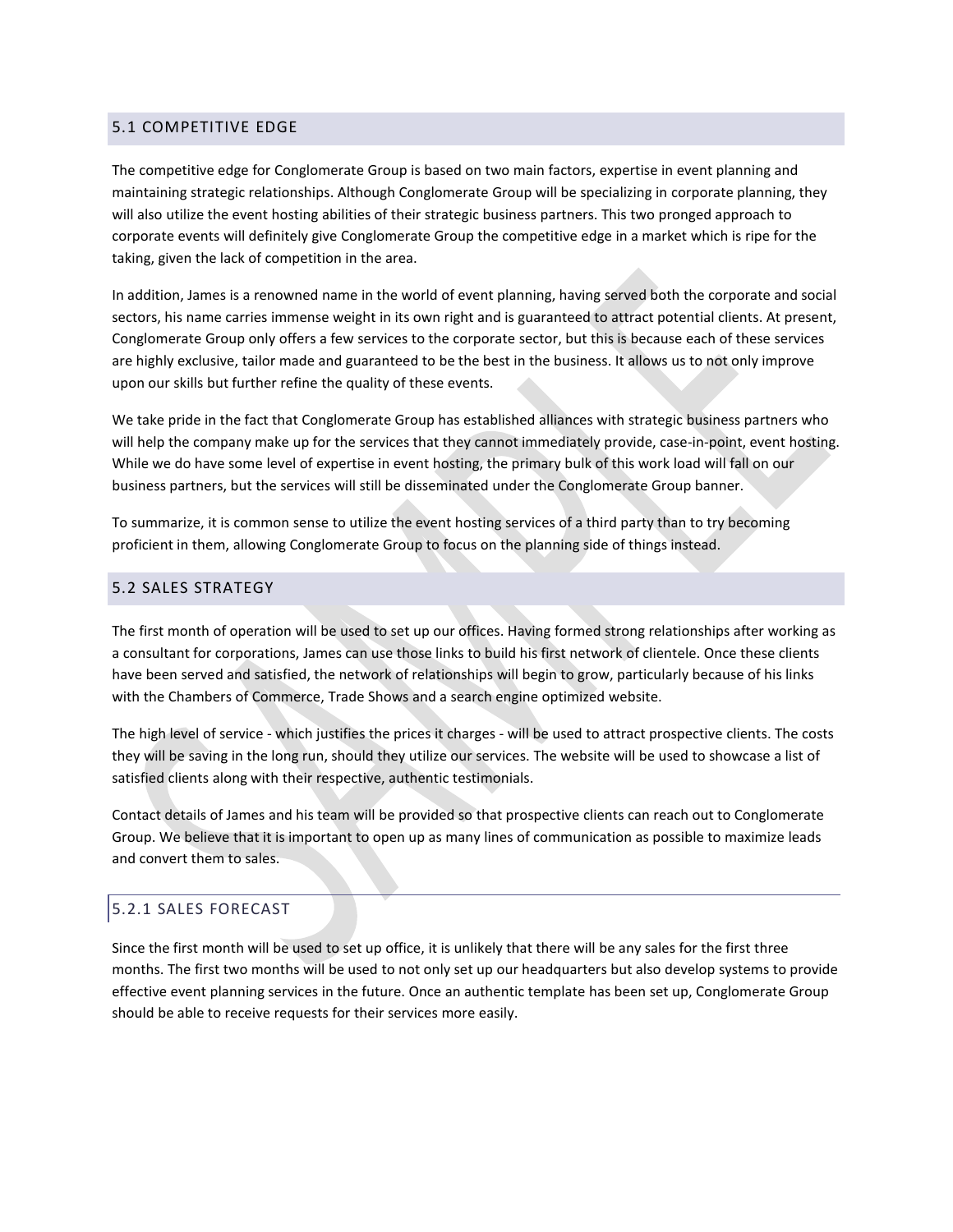<span id="page-8-0"></span>![](_page_8_Figure_0.jpeg)

| <b>Sales Forecast</b>                |          |                   |           |  |  |
|--------------------------------------|----------|-------------------|-----------|--|--|
| <b>Sales</b>                         | Year 1   | Year 2            | Year 3    |  |  |
| Large Companies                      | \$35,000 | \$120,000         | \$140,000 |  |  |
| <b>SMEs</b>                          | \$25,000 | \$50,009          | \$60,000  |  |  |
| <b>Total Sales</b>                   | \$60,000 | \$170,009         | \$200,000 |  |  |
| <b>Direct Cost of Sales</b>          | Year 1   | Year <sub>2</sub> | Year 3    |  |  |
| Large Companies                      | \$18,000 | \$20,000          | \$24,000  |  |  |
| <b>SMEs</b>                          | \$5,000  | \$10,000          | \$15,000  |  |  |
| <b>Subtotal Direct Cost of Sales</b> | \$23,000 | \$30,000          | \$39,000  |  |  |

#### 5.3 MILESTONES

This section will be used to display our list of milestones to give Conglomerate Group a head start:

- Roadmap for the business plan which will be used to gauge performance and improvement within the company.
- Setting up of the office, which will take one month at least.
- Utilization of Conglomerate Group's services by corporations, within the first 3 months.
- Revenue of at least \$60,000 within the first year of operation.
- Expansion of sales team upon completion of first year.

| <b>Milestone</b>                | <b>Start Date</b> | <b>End Date</b> | <b>Budget</b> | <b>Manager</b> | Department   |
|---------------------------------|-------------------|-----------------|---------------|----------------|--------------|
| <b>Business Plan Completion</b> | 2/1/2018          | 4/1/2018        |               | James          | Marketing    |
| Setting up the office           | 2/1/2018          | 3/1/2018        |               | James          | Marketing    |
| Utilization of services         | 5/1/2018          | 10/1/2018       |               | Kevin          | <b>Sales</b> |
| Revenue of \$60,000             | 1/1/2019          | 1/1/2019        |               | Kevin          | Sales        |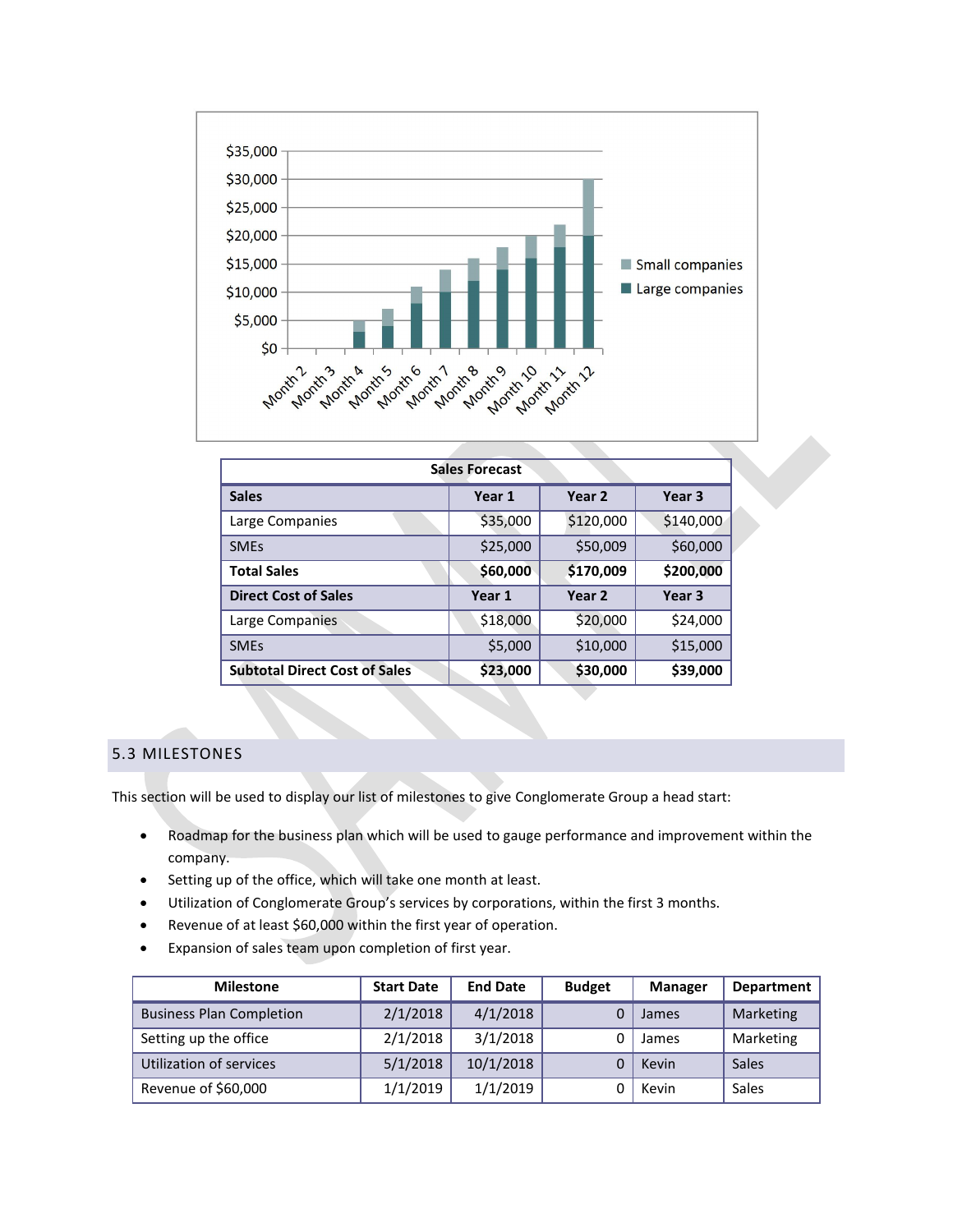#### <span id="page-9-0"></span>**6. MANAGEMENT SUMMARY**

The business structure for Conglomerate Group is sole proprietorship and will remain as such until revenue streams of over \$200,000 begin to flow in. At this point the company will become a corporate whose sole stock holder will be James Willington. Interested business partners will be given an opportunity to take control over part of the company and partake in some of the burden.

#### 6.1 PERSONNEL PLAN

The staff will initially require only James Willington secretary Kevin Clark and an account manager. With time the company will begin to hire more employees.

| <b>Personnel Plan</b>  | Year 1   | Year <sub>2</sub> | Year 3   |
|------------------------|----------|-------------------|----------|
| Secretary              | \$30,000 | \$34,000          | \$40,000 |
| <b>Account manager</b> | \$40,000 | \$44,000          | \$50,000 |
| <b>Total payroll</b>   | \$70,000 | \$78,000          | \$90,000 |

## **7. FINANCIAL PLAN**

Important assumptions that are made in this business model.

| Year                         |        |        |        |
|------------------------------|--------|--------|--------|
| <b>Current Interest Rate</b> | 10%    | 10%    | 10%    |
| Long term interest rate      | 10%    | 10%    | 10%    |
| Tax rate                     | 20.52% | 25.32% | 25.42% |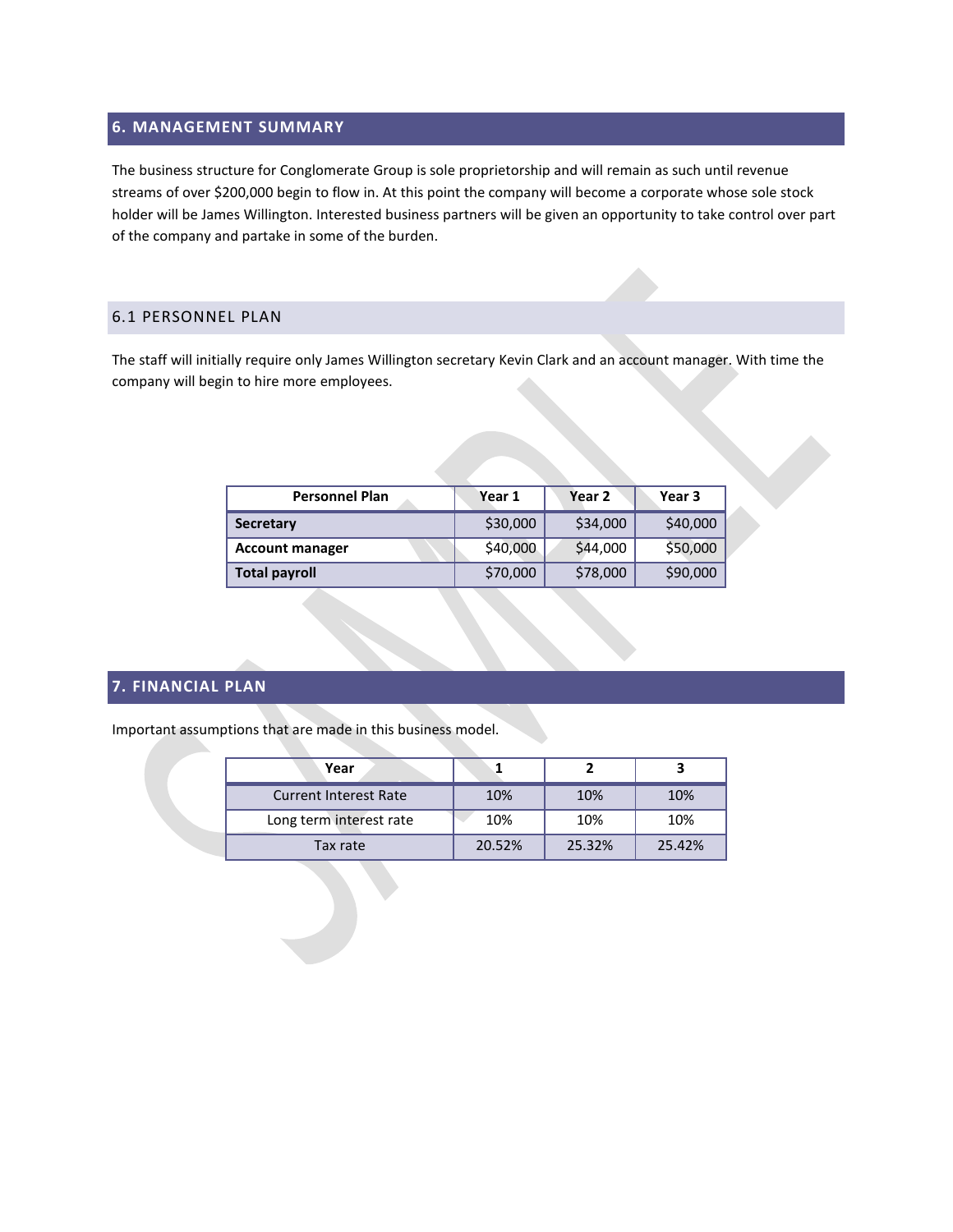# <span id="page-10-0"></span>7.2 PROJECTED PROFIT AND LOSS

The table below details our projected profits and losses.

| <b>Pro Forma Profit and Loss</b>        |            |                 |           |
|-----------------------------------------|------------|-----------------|-----------|
|                                         | Year 1     | Year 2          | Year 3    |
| <b>Sales</b>                            | \$95,000   | \$160,000       | \$200,000 |
| Direct Cost Of Sales                    | \$20,000   | \$10,000        | \$30,000  |
| Other                                   | \$0        | 50 <sup>7</sup> | \$0       |
| <b>Total Cost Of Sales</b>              | \$20,000   | \$10,000        | \$30,000  |
| <b>Gross Margin</b>                     | \$75,000   | \$150,000       | \$170,000 |
| <b>Expenses</b>                         |            |                 |           |
| Payroll                                 | \$50,000   | \$70,000        | \$80,000  |
| Sales And Marketing Expenses            | \$1,500    | \$1,600         | \$1,600   |
| Depreciation                            | \$1,600    | \$1,600         | \$1,600   |
| Leased Equipment                        | \$0        | \$0             | \$0       |
| <b>Utilities</b>                        | \$1,500    | \$1,500         | \$1,500   |
| Insurance                               | \$3,000    | \$3,000         | \$3,000   |
| Rent                                    | \$15,000   | \$15,000        | \$15,000  |
| <b>Payroll Taxes</b>                    | \$8,000    | \$10,000        | \$15,000  |
| Other                                   | \$0\$      | \$0             | \$0       |
| <b>Total Operating Expenses</b>         | \$80,600   | \$102,700       | \$117,700 |
| <b>Profit Before Interest And Taxes</b> | (55,600)   | \$47,300        | \$52,300  |
| <b>EBITDA</b>                           | (55, 200)  | \$48,000        | \$52,800  |
| <b>Interest Expense</b>                 | \$0        | \$0             | \$0       |
| <b>Taxes Incurred</b>                   | \$0        | \$12,000        | \$15,000  |
| <b>Net Profit</b>                       | ( \$5,600) | \$59,300        | \$67,300  |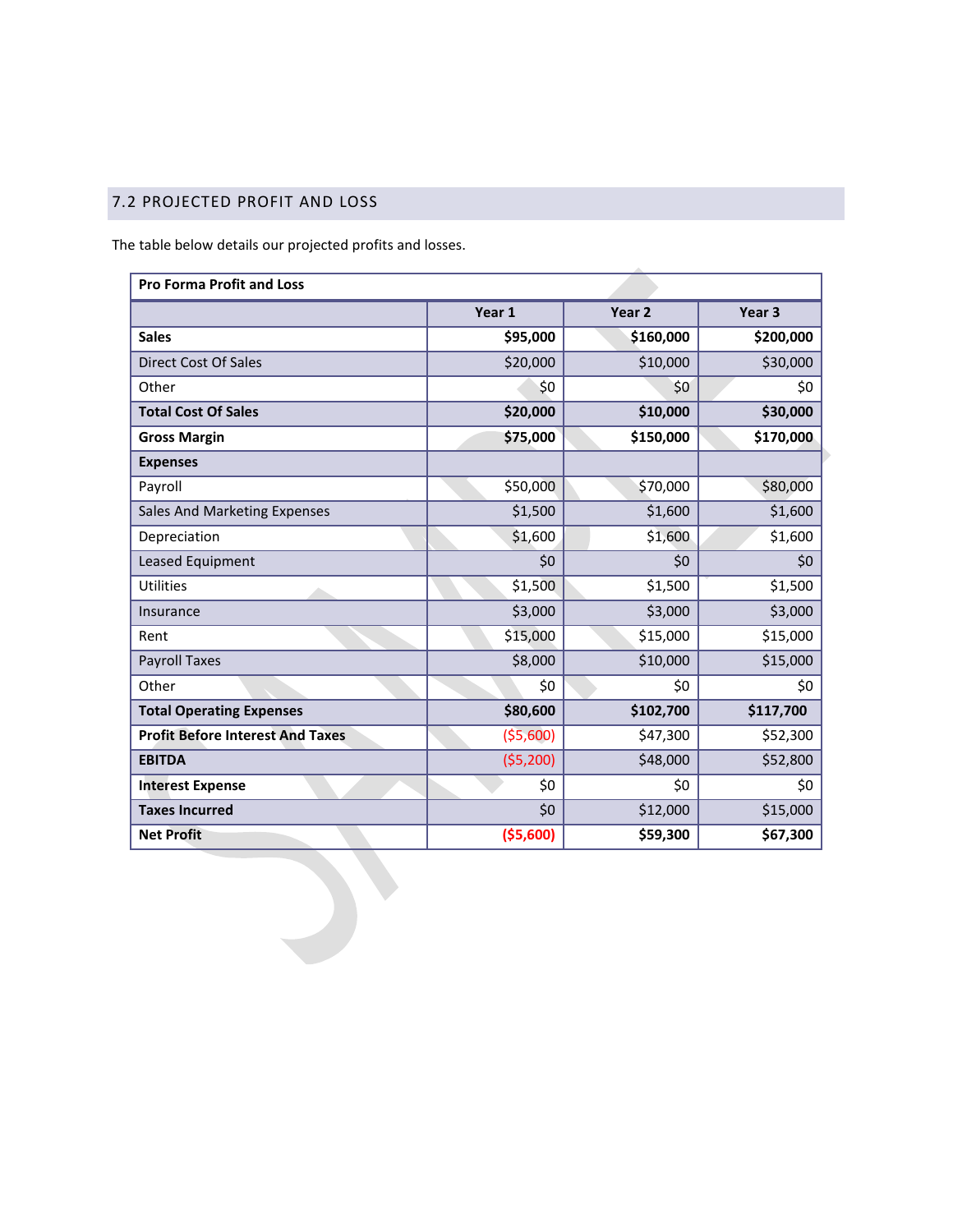### <span id="page-11-0"></span>7.3 PROJECTED CASH FLOW

The graph below elaborates projected cash flow.

![](_page_11_Figure_2.jpeg)

| <b>Pro Forma Cash Flow</b>           |             |                   |                   |
|--------------------------------------|-------------|-------------------|-------------------|
|                                      | Year 1      | Year 2            | Year 3            |
| <b>Cash Received</b>                 |             |                   |                   |
| <b>Cash From Operations</b>          | \$24,531    | \$48,012          | \$56,000          |
| Cash Sales                           | \$56,000    | \$120,000         | \$156,000         |
| <b>Cash From Receivables</b>         | \$80,531    | \$168,012         | \$212,000         |
| <b>Subtotal Cash From Operations</b> |             |                   |                   |
| <b>Additional Cash Received</b>      | \$0         | \$0               | \$0               |
| Sales Tax, VAT, HST/GS Received      | \$0         | \$0               | \$0               |
| <b>New Current Borrowing</b>         | \$0         | \$0               | \$0               |
| New Liabilities (Interest Free)      | \$0         | \$0               | \$0               |
| New Long Term Liabilities            | \$0         | \$0               | \$0               |
| <b>Sales Of Current Assets</b>       | \$0         | \$0               | \$0               |
| Sales Of Long Term Assets            | \$0         | \$0               | \$0               |
| <b>New Investment Received</b>       | \$10,000    | \$0               | \$0               |
| <b>Subtotal Cash Received</b>        | \$90,531    | \$168,012         | \$212,000         |
| <b>Expenditures</b>                  | Year 1      | Year <sub>2</sub> | Year <sub>3</sub> |
| <b>Expenditures From Operations</b>  |             |                   |                   |
| <b>Cash Spending</b>                 | \$56,000    | \$70,000          | \$80,000          |
| <b>Bill Payments</b>                 | \$60,000    | \$80,000          | \$90,000          |
| <b>Subtotal Spent On Operations</b>  | \$116,000   | \$150,000         | \$170,000         |
| <b>Additional Cash Spent</b>         |             |                   |                   |
| Sales, Tax                           | \$0         | \$0               | \$0               |
| Principal Repayment Of Current       | \$0         | \$0               | \$0               |
| Borrowing                            |             |                   |                   |
| <b>Other Liabilities</b>             | \$0         | \$0               | \$0               |
| Long Term Liabilities                | \$0         | \$0               | \$0               |
| <b>Purchase Other Current Assets</b> | \$0         | \$0               | \$0               |
| Purchase Long Term Assets            | \$0         | \$0               | \$0               |
| <b>Dividends</b>                     | \$0         | \$0               | \$0               |
| <b>Subtotal Cash Spent</b>           | \$116,000   | \$150,000         | \$170,000         |
| <b>Net Cash Flow</b>                 | ( \$23,000) | \$14,000          | \$30,000          |
| <b>Cash Balance</b>                  | \$15,981    | \$34,000          | \$70,000          |